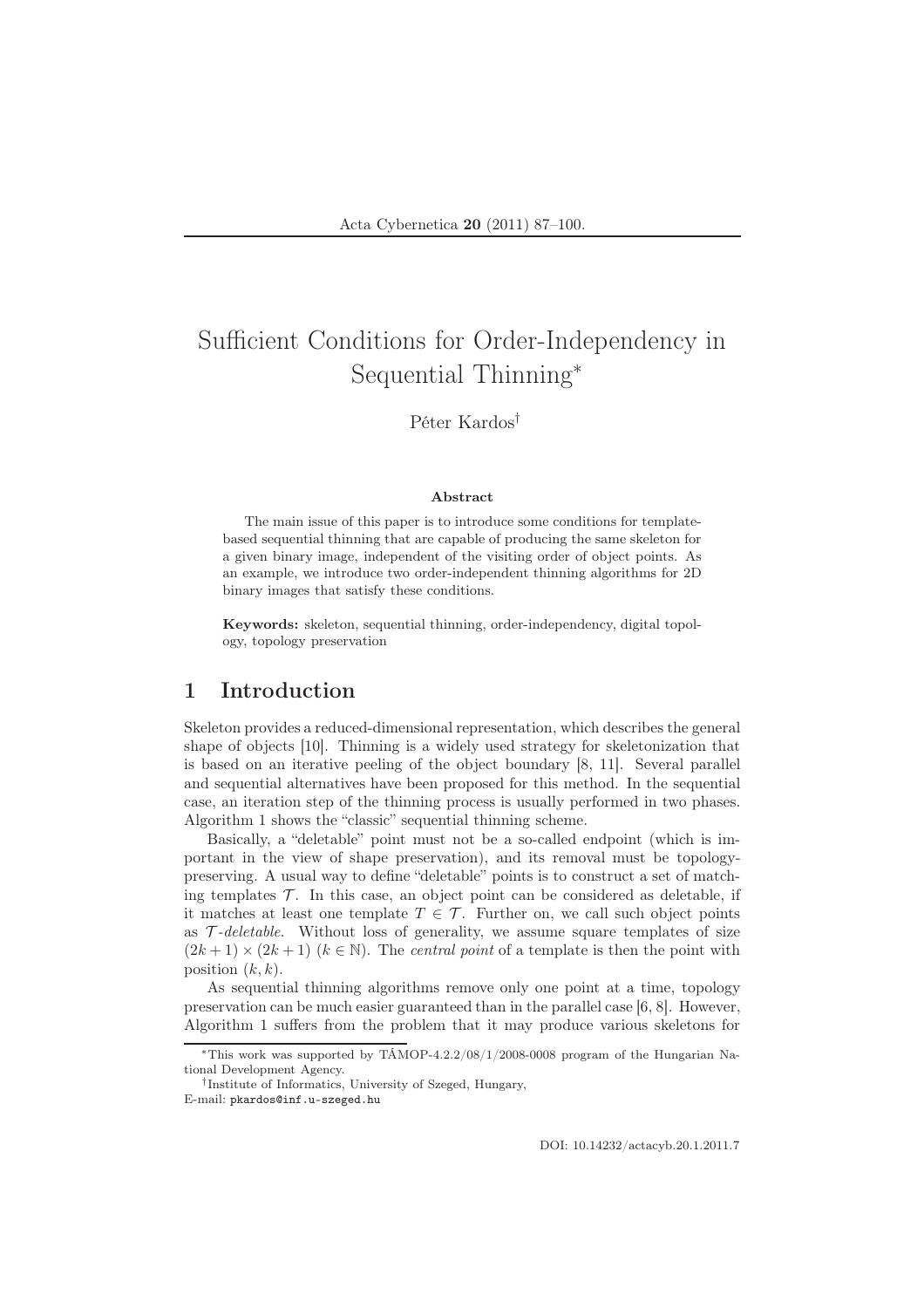#### Algorithm 1:

| repeat                                                                            |
|-----------------------------------------------------------------------------------|
| // Phase 1: contour tracking                                                      |
| mark all border points                                                            |
| // Phase 2: reduction                                                             |
| for each marked point $p$ do                                                      |
| <b>if</b> $p$ is "deletable" in the actual image <b>then</b><br>$\Box$ delete $p$ |
|                                                                                   |
|                                                                                   |
| until no points are deleted                                                       |

different visiting orders of border points. Finding order-independent strategies (i. e., algorithms that produce the same skeletons for any visiting orders) is a key problem in sequential thinning.

First Ranwez and Soille [9], then Iwanowski and Soille [3] investigated this problem. The main disadvantage of the their order-independent algorithms lies in the fact that they are basically anchor preserving reductive shrinking methods [2]. This means that, as a preprocessing step, endpoints must be previously detected as anchors. An order-independent algorithm with built-in endpoint-criterion has been proposed by Kardos, Németh, and Palágyi [4]. Their method is based on the classification of simple points. For this purpose, simple points are grouped into four sets in the first phase of an iteration, which means that this solution lies far from the sequential thinning scheme according to Algorithm 1.

In this paper we formulate some criteria which are sufficient for order-independency. The paper is organized as follows. In Section 2, we introduce some basic notions of digital topology, Section 3 presents the mentioned sufficient conditions and the proof of their correctness. Using these conditions, in Section 4, two possible 2D template sets,  $\mathcal{T}^1$  and  $\mathcal{T}^2$ , are proposed. In Section 5, it will be proved that if we consider  $\mathcal{T}^1$ - or  $\mathcal{T}^2$ -deletable points as "deletable" in Algorithm 1, we get order-independent and topologically correct thinning algorithms. Finally, some experimental results are shown in Section 6.

## 2 Basic Notions

Applying the basic concepts of digital topology as reviewed in [5], we introduce some additional notions for our purposes in this section.

First, we give an extension of the definition of a 2-dimensional (8, 4) binary digital picture: a 2-dimensional  $(8, 4)$  *labeled binary digital picture* (in the following referred to as  $(8, 4)$  picture or simply as picture) can be described with the 5-tuple  $(\mathbb{Z}^2, 8, 4, \mathbf{B}, \mathbf{B}^+)$ , where  $\mathbb{Z}^2$  is the set of picture points,  $\mathbf{B} \subseteq \mathbb{Z}^2$  is the set of black points, its complement,  $\mathbb{Z}^2 \backslash \mathbf{B}$  is the set of white points,  $\mathbf{B}^+ \subseteq \mathbf{B}$  denotes the set of *active* black points, and  $\mathbf{B} \backslash \mathbf{B}^+$  is the set of *inactive* black points.

A black component is a maximal 8–connected set of black points, while a white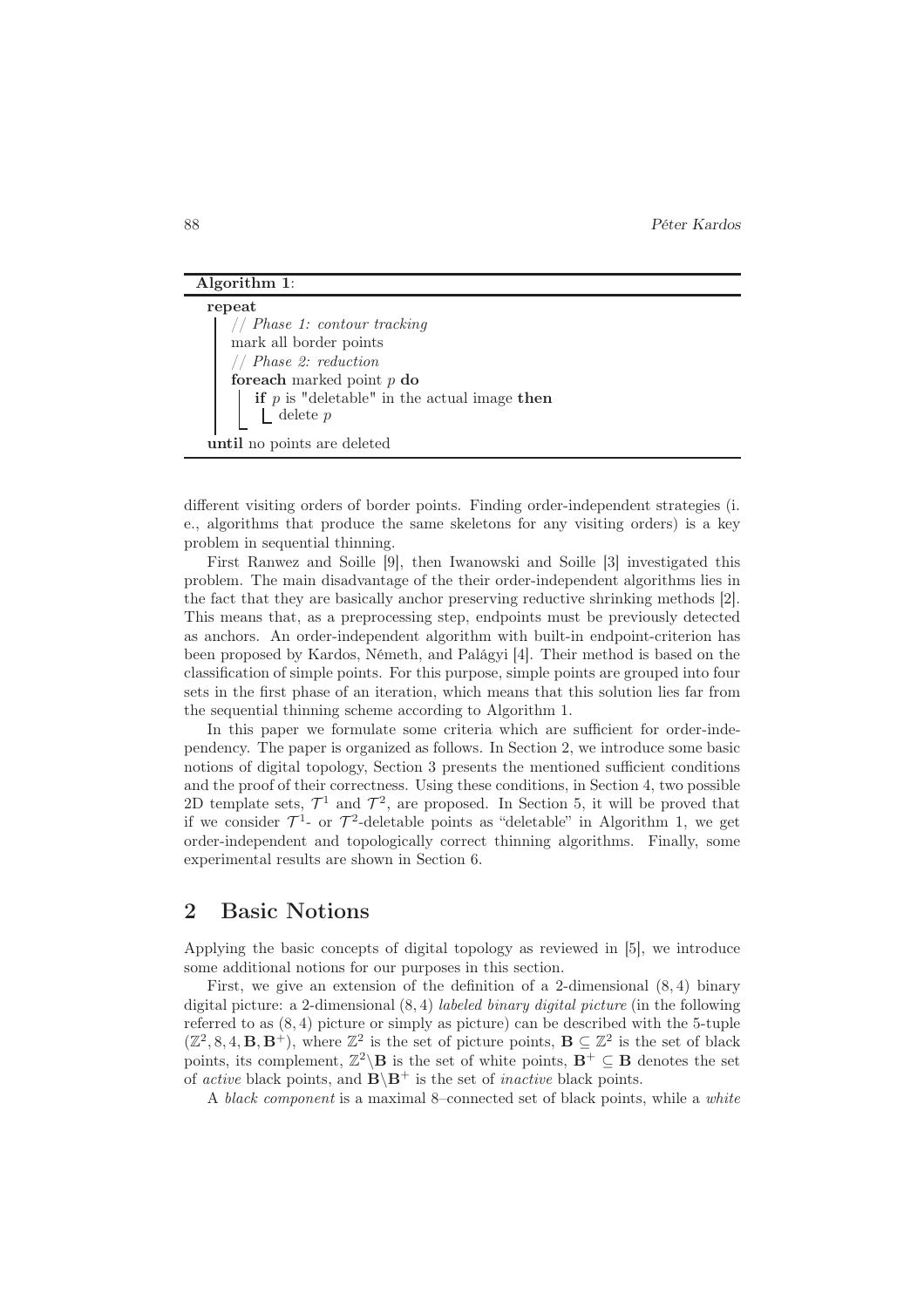component is defined as a maximal 4–connected set of white points.

A black point p in the picture  $(\mathbb{Z}^2, 8, 4, B, B^+)$  is called as a *border point*, if it is 4–adjacent to at least one white point. A black point which is not a border point is said to be an *interior point*. The notation  $N_k(p)$  will be used to refer to the set of points k–adjacent to p ( $k \in \{4, 8\}$ ), and let  $N_k^*(p) = N_k(p) \setminus \{p\}$ . Further on, let us denote by  $C(p)$  the number of 8-connected black components in the picture  $(\mathbb{Z}^2, 8, 4, \mathbf{B} \cap N_8^*(p), \mathbf{B}^+).$ 

A black point  $p$  is said to be a *simple point* if its deletion (i.e., changing it to white) preserves the topolopgy of the picture [5]. We make use the following characterization of simple points.

**Theorem 1.** [1] Black point p is simple if and only if p is a border point and  $C(p) = 1.$ 

In order to retain some relevant information about the shape of objects, thinning algorithms preserve endpoints. Hence, thinning algorithms are coupled with endpoint-characterizations. We define endpoints as follows.

**Definition 1.** The black point  $p \in \mathbf{B}$  in  $(\mathbb{Z}^2, 8, 4, \mathbf{B}, \mathbf{B}^+)$  is an  $e_j$ -endpoint if and only if there is not any inactive point in  $N_j(p)$   $(j \in \{4, 8\})$ .

Here we note that if we consider the interior points as inactive black points, then similar criteria can be discovered as "hidden" endpoint-characterizations in the thinning scheme used by Manzanera et al. [7]. The importance of the notion of inactive and active black points rests on the fact that the thinning algorithm presented in [7] is parallel, which does not alter the state of interior points during an iteration before the simultaneous removal of deletable points. However, in sequential algorithms an interior point may change to a border point right after removing a deletable point. Thus, the algorithm must "memorize" actual border points in the beginning of the given iteration in order to be able to use such endpoint-characterizations like in [7].

A background point  $p \in \overline{B}$  is called an *isolated cavity point* if for any  $q \in N_4(p)$ ,  $q \in \mathbf{B}$  or  $N_4(q) \cap (\mathbf{B} \setminus \mathbf{B}^+) \neq \emptyset$ . An object point p is called as *single border point* if  $N_4(p) \cap \overline{\mathbf{B}} = \{q\}$  where  $N_4(q) \cap (\mathbf{B} \backslash \mathbf{B}^+) = \emptyset$ . As an example, Fig. 1 shows a possible configuration for isolated cavity points and single border points, respectively. The symbols "•", " $\star$ ", " $\circ$ " stand for active black points, inactive black points, and white points, respectively.

The reason of order-dependency in the case of sequential thinning algorithms lies mainly in the fact that there is at least one pair of simple and non-end points  $\{p, q\}$  in the picture which for p is no more simple after removing q and vice versa. We call such a pair of points as decision pair. For a more formal definition, see [4]. In the case of a template-based thinning algorithm with a set  $\mathcal T$  of matching templates, we can restrict this definition with the necessary condition that both  $p$ and q must be  $\mathcal{T}$ -deletable.

For the masks  $T, T'$  let us suppose that  $T'$  differs from  $T$  only in one point  $q$ , where q marks a border point in  $T'$ , while it is a background point in T such that it is neither an isolated cavity point nor a 4-neighbor of a single border point in  $T$ .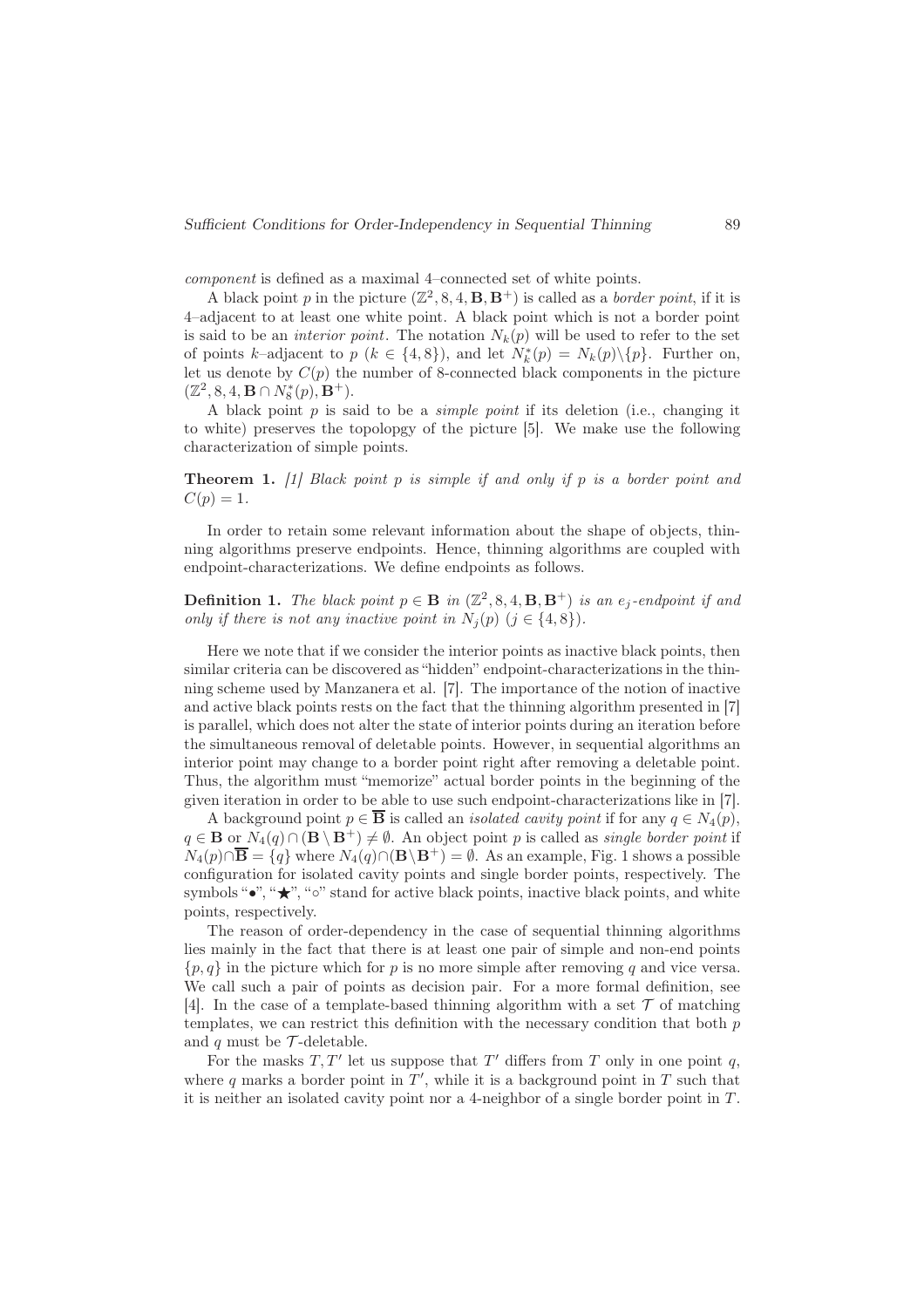90 Péter Kardos

|   | $\circ$ |  |  |  |  |  |  |  |  |  |  |
|---|---------|--|--|--|--|--|--|--|--|--|--|
|   |         |  |  |  |  |  |  |  |  |  |  |
|   |         |  |  |  |  |  |  |  |  |  |  |
| a |         |  |  |  |  |  |  |  |  |  |  |

Figure 1: Examples where  $p$  is an isolated cavity point (a) and a single border point (b). The positions marked "•", " $\star$ ", and "∘" are considered to be active black points, inactive black points, and white points, respectively.

Then, q is the difference point of  $T$  and  $T'$ , and  $T'$  is a contour-expanded version  $of T.$ 

# 3 The Conditions for Order-Independency

Before we formulate our sufficient conditions for the mentioned property we must write up Algorithm 1 in a more formal way by using the introduced notions in Section 2 (see Algorithm 2). We will use the abbreviation  $STA(\mathcal{T})$  (where STA stands for "Sequential Thinning Algorithm" and  $\mathcal T$  for the input set of matching templates) to refer to this scheme.

```
Algorithm 2: STA(\mathcal{T})
```

```
Input: picture (Z^2, 8, 4, X, \emptyset) and a template set 7
Output: picture (Z^2, 8, 4, Y, Y^+)Y = XY^+ = \emptysetrepeat
    // Phase 1: contour tracking
   foreach p in Y do
        if p is a border point then Y^+ = Y^+ \cup \{p\}// Phase 2: reduction
   changed = falseforeach p \in Y^+ do
       if p is \mathcal T-deletable then
           Y = Y \setminus \{p\}changed = trueuntil changed = false
```
**Theorem 2.** Algorithm  $STA(\mathcal{T})$  is order-independent if it fulfils both of the following conditions:

I. No template in  $\mathcal T$  contains any position that is coincident with a  $\mathcal T$ -deletable point (with the exception of its central element).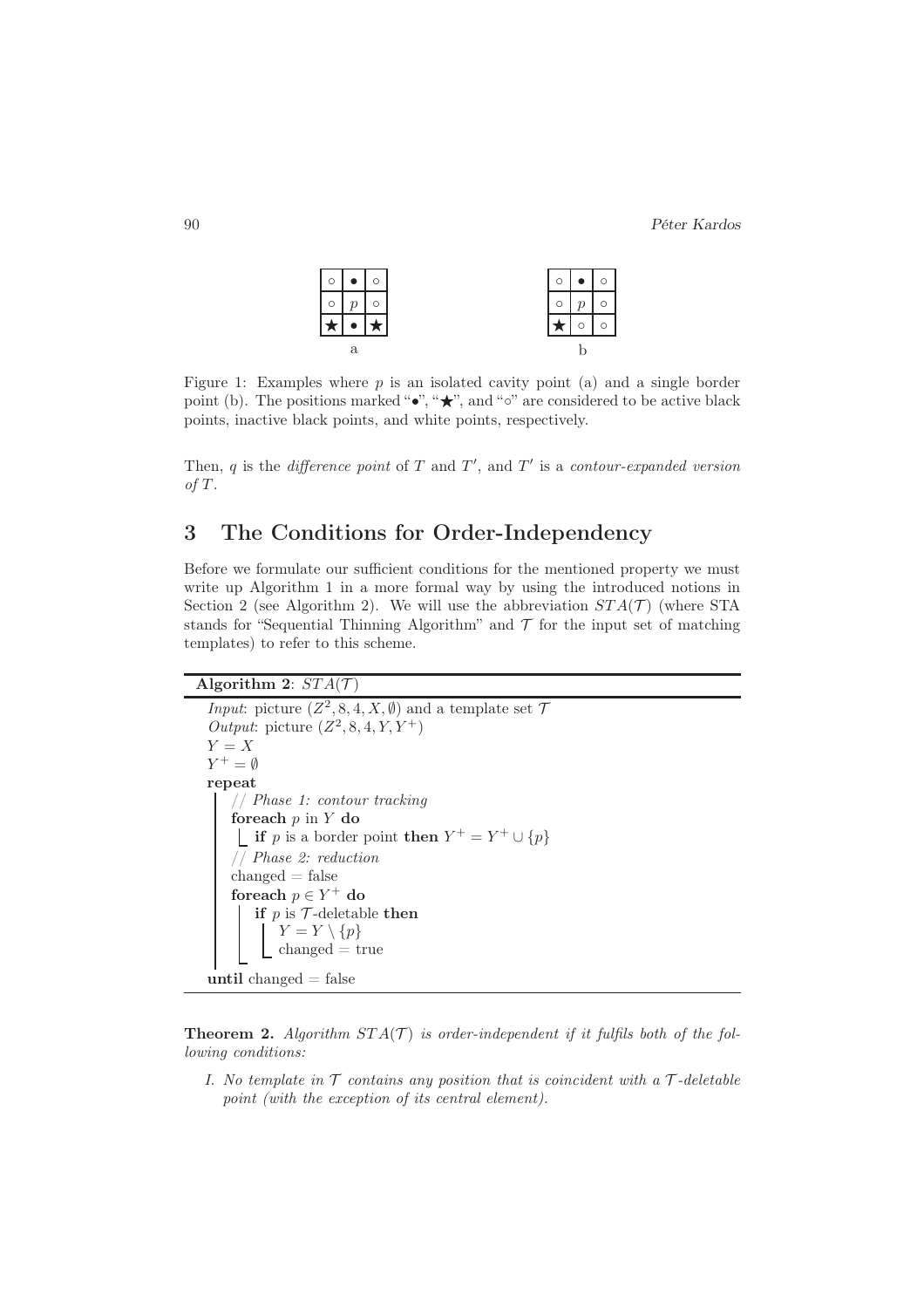II. Let q be the difference point of an arbitrary template  $T \in \mathcal{T}$  and its contourexpanded version  $T'$ . Then,  $q$  is not  $\mathcal T$ -deletable in  $T'$ .

Proof. We give an indirect proof. Let us suppose that Conditions I and II are both satisfied, but Algorithm  $STA(\mathcal{T})$  is not order-independent. Hence, one of the following two situations must occur:

- Case 1: There exists an object point  $p$  in the actual image, which is  $\mathcal{T}$ -deletable in the beginning of the iteration, but it is not  $\mathcal{T}\text{-deletable}$  when it is visited.
- Case 2: There exists an object point p in the actual image, which is not  $\mathcal{T}\text{-deletable}$ in the beginning of the iteration, but it is  $\mathcal{T}$ -deletable when it is visited.

Let us suppose that Case I holds. Let us consider a visiting sequence  $Q = \langle s_1, s_2, \ldots, s_n \rangle$  of border points, where  $p = s_k$  for a given  $k \in \{1, 2, \ldots n\}$ . Let  $S_0 = \emptyset, S_i = \{s_1, s_2, ... s_i\} \ (1 \leq i \leq n),$ 

 $D_i = \{x \mid x \in S_i \text{ and } STA(\mathcal{T}) \text{ removes } x \text{ when the visiting order is } Q\},\$ 

and let us define the picture  $\mathcal{P}_i = (Z^2, 8, 4, Y \setminus D_i, Y^+)$ . Note that  $D_0 = \emptyset$  and  $S_i \subseteq Y^+$ , hence  $p \in Y^+$ .

Obviously, there must be a point  $s_i = q \in D_i$   $(1 \leq i \leq k)$  such that p is Tdeletable in  $\mathcal{P}_{i-1}$ , but p is not T-deletable in  $\mathcal{P}_i$ . As  $q \in D_i$ , q is also T-deletable in  $\mathcal{P}_{i-1}$ . q must fall into a marked position in a template  $T \in \mathcal{T}$ , else the removal of q would not influence the deletabilty of p. This, however, leads to a contradiction with Condition I.

Therefore, only Case II can occur, which means that there must be a point  $s_i = q \in D_i$  (1 ≤ i ≤ k) such that p is not T-deletable in the picture  $\mathcal{P}_{i-1}$ , but p is T-deletable in  $\mathcal{P}_i$ . Let T be the template that p matches in  $\mathcal{P}_i$ . As q falls into a marked position in T,  $q \notin N_4(p)$  or p is not a single border point in  $\mathcal{P}_i$ , or else  $p$  would have been an interior point in the beginning of the given iteration of the algorithm, which is not possible, as  $p \in Y^+$  in our example. Furthermore, q can not be a cavity point in  $\mathcal{P}_i$ , or else q would have been an interior point in  $\mathcal{P}_{i-1}$ , thus it would not have been visited at all. From these observations follows that  $q$ must be the difference point of  $T$  and one of its contour-expanded versions,  $T'$ . As q is  $\mathcal{T}$ -deletable in picture  $\mathcal{P}_i$ , its position yields a  $\mathcal{T}$ -deletable point in template T ′ , as well. However, this contradicts Condition II.  $\Box$ 

### 4 The Proposed Template Sets

Here we introduce two template sets,  $\mathcal{T}^1$  and  $\mathcal{T}^2$  with the help of Fig. 2, which can be used for two possible realizations of Algorithm 2.

In the  $5\times 5$  templates  $T_a-T_l$  depicted in Fig. 2, each black template element "•" or " $\bullet$ " coincides with an active black point, while the black template elements " $\star$ " match inactive black points. Each white template element coincides with a white point. "Don't care" elements (i.e., empty positions) stand for points which can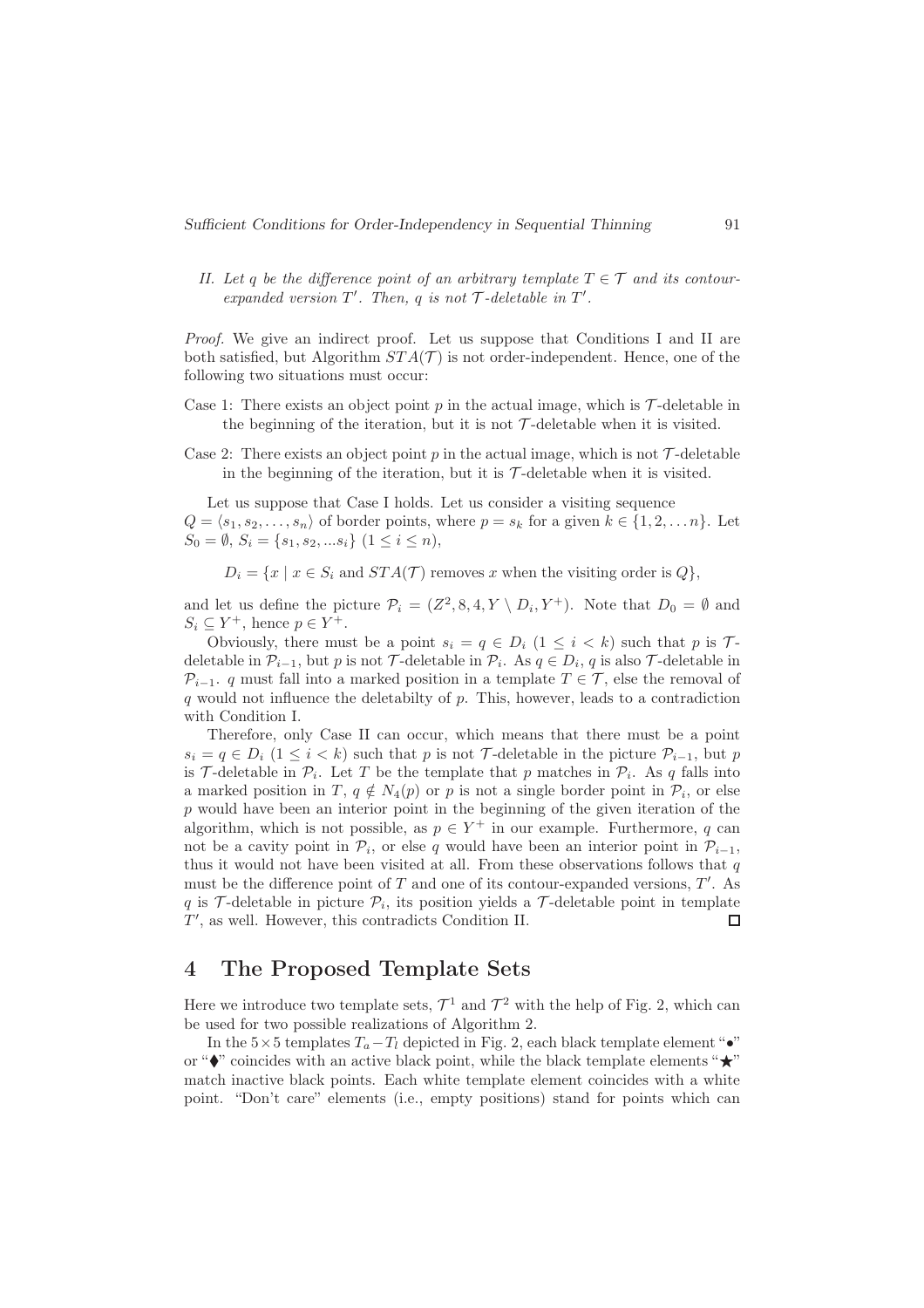be either active black points, or inactive black points, or white points. The points marked "." can be either active black points or white points. Let us define  $T_x^1 = T_x$ , and  $T_y^2 = T_y$  for any  $x \in \{a, b, c, d, e, f, g, h, i, j\}, y \in \{a, b, c, d, e, f, g, h, k, l\},\$ with the supplement that points marked " $\odot$ " count as "don't care" in the templates  $T_y^2$ , but in  $T_x^1$ , they must be either active black points or white points. Taking these assumptions into consideration, we introduce the following sets:

$$
\mathcal{T}_{base}^{1} = \{ T_x^1 \mid x \in \{a, b, c, d, e, f, g, h, i, j\} \},\
$$

$$
\mathcal{T}_{base}^{2} = \{ T_y^2 \mid y \in \{a, b, c, d, e, f, g, h, k, l\} \}.
$$

Finally, the proposed template sets  $\mathcal{T}^1$ ,  $\mathcal{T}^2$  contain the templates of  $\mathcal{T}^1_{base}$ ,  $\mathcal{T}^2_{base}$ , respectively (see Fig. 2), plus all their possible  $k \times 90°$  rotated and reflected versions  $(k \in \{1, 2, 3\})$ . Later, we will also refer to the set of all such possible transformed versions of a given mask  $T_x^1$  or  $T_y^2$ , which will be denoted by  $\mathcal{T}_x^1$  or  $\mathcal{T}_y^1$ , respectively.

#### 5 Discussion

Now we will show that the algorithms  $STA(\mathcal{T}^1)$  and  $STA(\mathcal{T}^2)$  are both topologypreserving and order-independent. For the proof of the mentioned properties, we need to introduce some further notions. For a given object point  $p$ , let us denote by  $I_k(p)$  the number of elements in  $N_k(p) \cap (B \setminus B^+)$  ( $k \in \{4, 8\}$ ). Further on, for any active black points that are 4-adjacent to points  $p$  and  $q$ , the number of elements in  $N_4^*(p) \cap N_8^*(q) \cap B^+$  will be denoted by  $B_p(q)$ .

Let  $T \in \mathcal{T}^1 \cup \mathcal{T}^2$ . Let us also consider an additional  $5 \times 5$  template T' being p its central point where  $T'$  has the following properties:

- i) if the cell on the position  $(x, y)$   $(x, y \in \{0, 1, 2, 3, 4\})$  marks a black/white point in T, then the cell on the position  $(x, y)$  also marks a black/white point  $\overline{\text{in }T'}$ ;
- ii) if the cell on the position  $(x, y)$   $(x, y \in \{0, 1, 2, 3, 4\})$  marks a point denoted by '.' in T, then the cell on the position  $(x, y)$  marks an active black point or a white point in  $T'$ ;
- iii) if the cell on the position  $(x, y)$   $(x, y \in \{0, 1, 2, 3, 4\})$  is a "don't care" point (i.e. an empty cell) in T, then the cell on the position  $(x, y)$  refers to a black or a white point in  $T'$ ;
- iv) each active black point in a position coinciding with a member of  $N_8(p)$  in  $T'$  has at least one white 4-neighbor q for which  $N_4(q)$  does not contain any inactive black point in T'. (A member of  $N_4(q)$  being not coincident with any position of  $T'$  can have any values.)

 $T'$  is called the *properly composed version of*  $T$ . For a better understanding of this definition, Fig. 3 shows two templates where the first of them in Fig. 3a is a properly composed version of template  $T_k$ . However, in the template of Fig. 3b, both the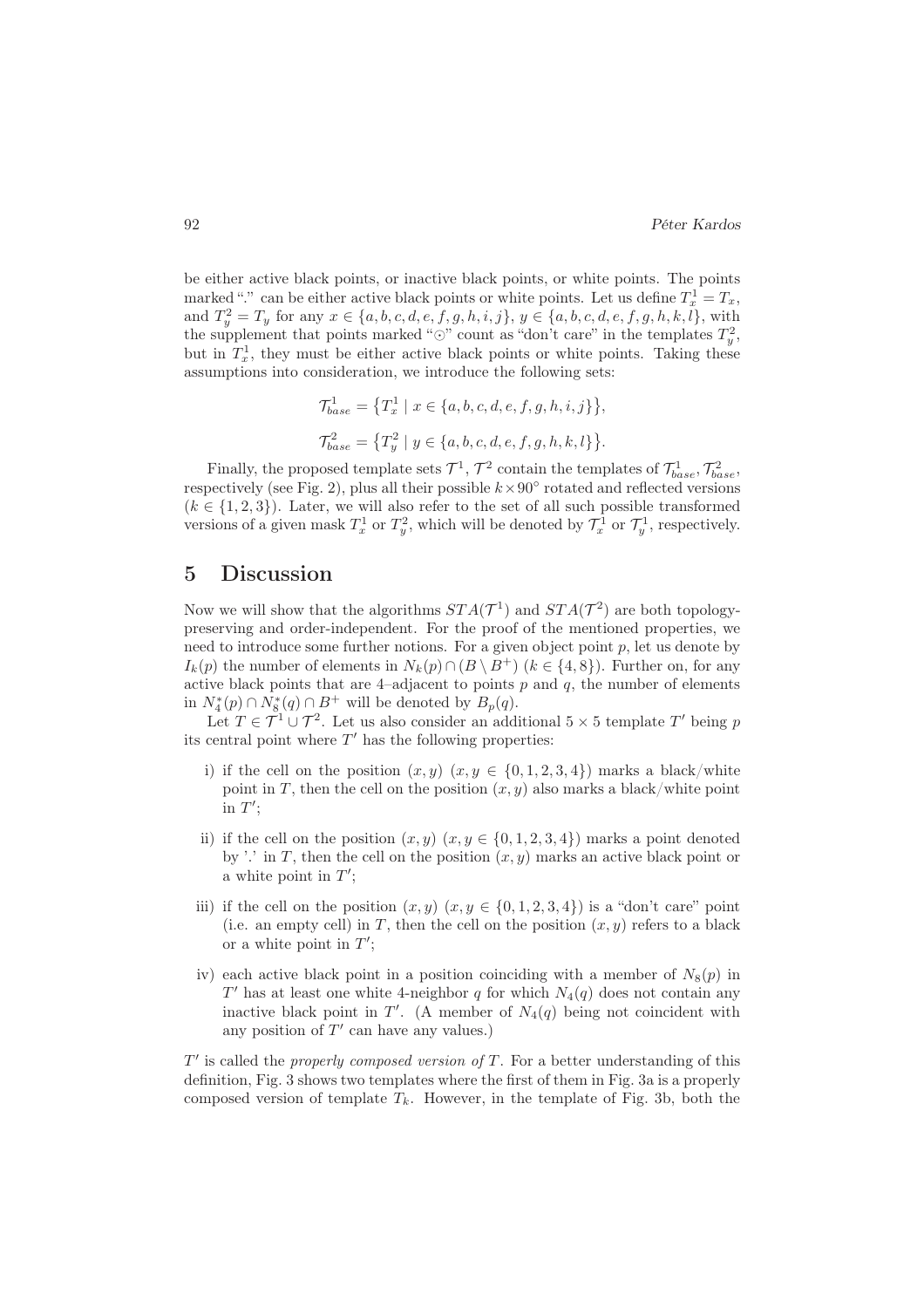

Figure 2: Sets of templates  $\mathcal{T}^1_{base}$  and  $\mathcal{T}^2_{base}$ . Notations: each position marked " $\bullet$ " and " $\bullet$ " matches an active black point; positions denoted by " $\star$ " match inactive black points; each position marked "∘", " $\Box$ ", and " $\triangle$ " matches a white point; each "." can yield either an active black point or a white point; each empty cell matches a "don't care" point which can be either an (active or inactive) black point or a white point; the symbols " $\odot$ " are to be considered as "." for the members of  $\mathcal{T}^1$ and "don't care" for the members of  $\mathcal{T}^2$ .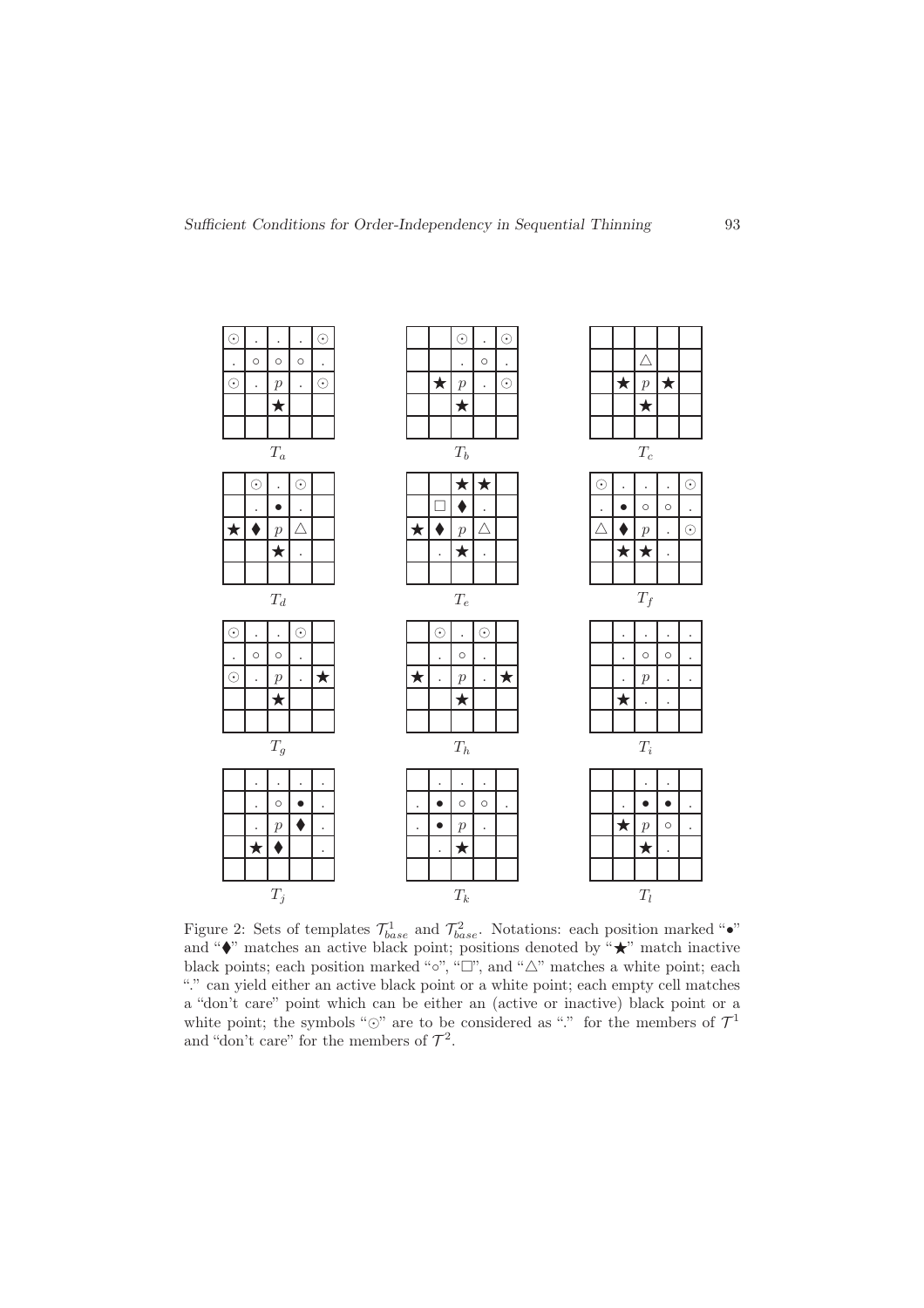|   | $\circ$ | $\circ$ | $\circ$ | $\circ$ | Ω       | O | $\circ$       | $\circ$ | O |
|---|---------|---------|---------|---------|---------|---|---------------|---------|---|
|   |         | O       | $\circ$ | $\circ$ | $\circ$ |   | $\circ$       | ◠       |   |
|   |         | р       |         |         |         |   | $\mathcal{p}$ |         |   |
|   |         |         |         |         | O       |   |               |         |   |
|   |         |         |         |         |         |   |               |         |   |
| a |         |         |         |         |         |   |               |         |   |

Figure 3: Examples for being (a) and not being (b) a properly composed version of the template  $T_k$ .

left and the right 4-neighbor of  $p$  are active black points, which for Condition iv) is not fulfiled.

For the proof of order-independency we will make use of an earlier result which states an important property of decision pairs.

**Proposition 1.** [4] If  $\{p, q\}$  is a decision pair, then  $N_8(p, q)$  matches at least one of the configurations in Fig. 4 or their rotations by  $90^\circ$ ,  $180^\circ$ , or  $270^\circ$ .

Figure 4: Possible configurations of the horizontal decision pair  $\{p, q\}$ . Points marked by empty cells may be either black or white.

By careful examination of the templates in  $\mathcal{T}^1$  and  $\mathcal{T}^2$  we can observe the following two facts.

**Proposition 2.** In any  $T \in \mathcal{T}^1$  there is an inactive black point (marked " $\star$ ") in  $N_8(p)$ .

**Proposition 3.** In any  $T \in \mathcal{T}^2$  there is an inactive black point (marked " $\star$ ") in  $N_4(p)$ .

Remark 1. From these propositions and from our endpoint-criterion introduced in Section 1 follows that algorithm  $STA(\mathcal{T}^1)$  preserves  $e_8$ -endpoints while  $STA(\mathcal{T}^2)$ preserves e4-endpoints.

An important question in the view of order-independency is how the decision pairs are handled by algorithms  $STA(\mathcal{T}^1)$  and  $STA(\mathcal{T}^2)$ . The lemma below serves as an answer.

**Lemma 1.** Let  $T \in \mathcal{T}^1 \cup \mathcal{T}^2$  and let  $T'$  be a properly composed version of T. If p is a member of a decision pair  $\{p,q\}$  in  $T'$ , then one of the following conditions is satisfied: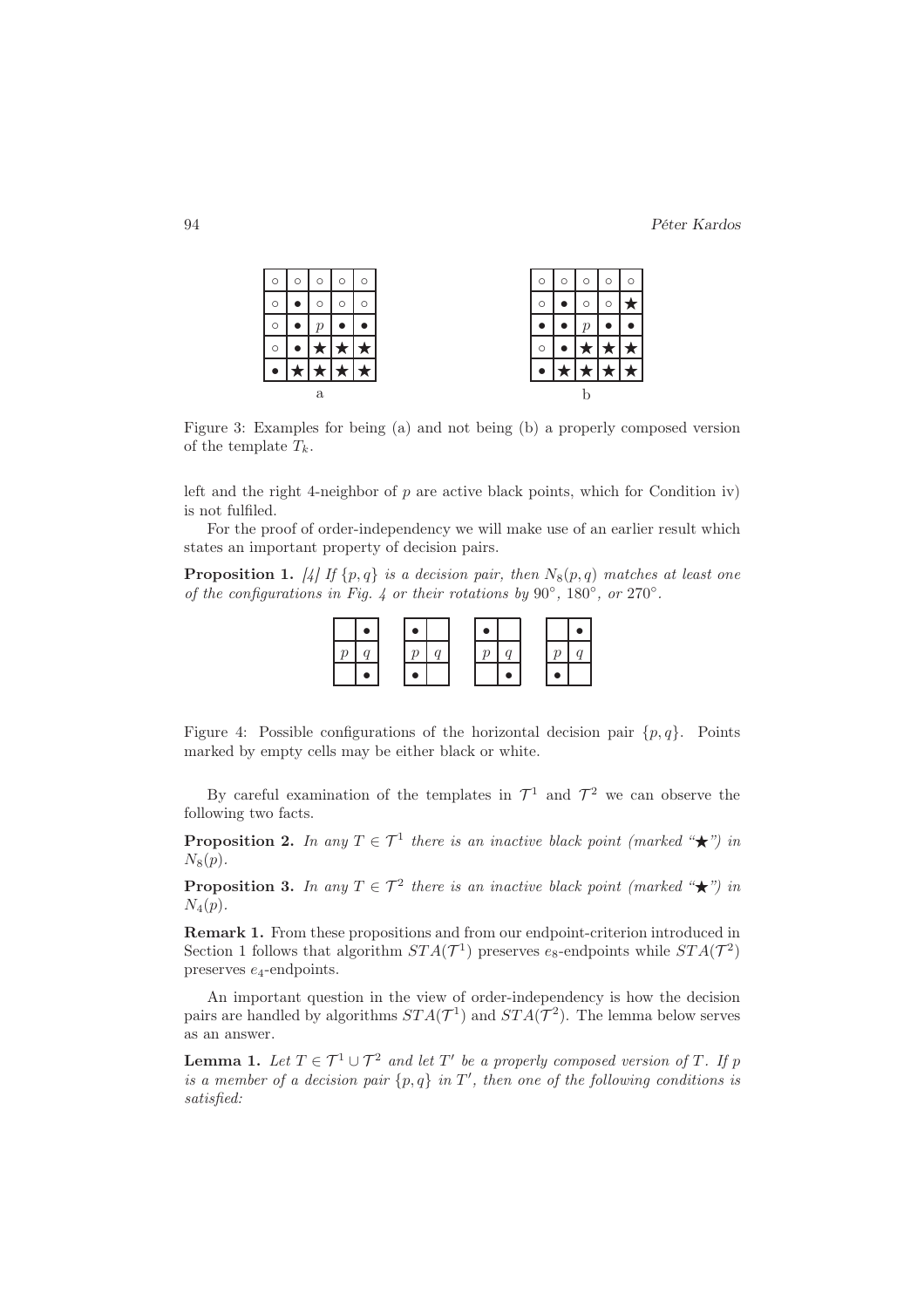- $I_4(p) < I_4(q)$ , or
- $I_4(p) = I_4(q)$  and  $I_8(p) < I_8(q)$ , or
- $I_4(p) = I_4(q)$ ,  $I_8(p) = I_8(q)$ , and  $B_p(q) < B_q(p)$ .

**Remark 2.** As at most one point can be removed from the decision pair  $\{p,q\}$ without altering the topology, we must somehow set rules to be able to decide whether we may safely remove any point from the pair at all, and if so, then which one should be preferred. This lemma gives a possible preference for this decision, which prevails for the template sets  $\mathcal{T}^1$  and  $\mathcal{T}^2$ . The number of interior 4- and 8-neighbors is a useful property for the comparison of  $p$  and  $q$ , as the interior points do not change during an iteration. The values  $B_p(q)$  and  $B_q(p)$  can be also applied for this purpose, if it is ensured that the sets  $N_4^*(p) \cap N_8^*(q) \cap B^+$ and  $N_4^*(q) \cap N_8^*(p) \cap B^+$  contain only non-deletable border points. Note however that if the neighborhood of the decision pair is symmetric, then these rules do not determine any preferred point in  $\{p,q\}.$ 

Proof. First we will show that at least one of the mentioned conditions holds for each  $T \in \mathcal{T}_{base}^1 \cup \mathcal{T}_{base}^2$ .

- If  $T \in \{T_a^1, T_a^2, T_c^1, T_c^2\}$ , then it is obvious that p is not a member of any decision pair in  $T'$ .
- If  $T \in \{T_b^1, T_b^2\}$ , then at least one of the positions marked "." in  $N_4(p)$  must be a white point, else  $p$  would be an interior point. Therefore, by Proposition 1,  $p$  is not a member of any decision pair in  $T'$ .
- If  $T \in \{T_d^1, T_d^2\}$ , then  $I_4(p) = 1$  and  $I_8(p) \ge 1$  in  $T'$ .
	- Let q be the left 4-neighbor of p in T'. Then,  $I_4(q) \geq 1 = I_4(p)$ . If  $I_4(q) = 1$ , then  $I_8(q) = 2$  and  $I_8(p) = 1$ , which implies  $I_8(q) > I_8(p)$ .
	- Let q be the upper 4-neighbor of p in T. If  $T = T_d^2$ , then q is an  $e_8$ endpoint. Let  $T = T_d^1$ . q does not match the templates in  $\mathcal{T}_x^1$  ( $x \in$  ${a, b, c, d, e, f, g, h}$ , because  $I_4(q) = 0$ , and in the mentioned templates the central point has at least one inactive black 4-neighbor. By careful examination of the possible remaining templates it is also easy to see that q does not match any member of  $\mathcal{T}_i^1$  and  $\mathcal{T}_j^1$ . Thus, q is neither  $\mathcal{T}^1$ -deletable nor  $\mathcal{T}^2$ -deletable, hence  $\{p, q\}$  cannot be a decision pair.
- If  $T \in \{T_e^1, T_e^2\}$ , then  $I_4(p) = I_8(p) = 1$  in  $T'$ . Let q be the left or upper 4-neighbor of p in T'. Then, in both possible cases we get  $I_4(q) = 1 = I_4(p)$ ,  $I_8(q) \geq 2 > I_8(p)$ .
- If  $T \in \{T_f^1, T_f^2\}$ , then  $I_4(p) = 1, I_8(p) = 2$  in  $T'$ . Let q be the left 4-neighbor of p. By Proposition 1, only the set  $\{p,q\}$  may be a decision pair in T', and  $I_4(q) = I_4(p) = 1, I_8(q) \geq 2 = I_8(p)$ , further on,  $B_p(q) = 0, B_q(p) = 1$ , hence  $B_p(q) < B_q(p)$ .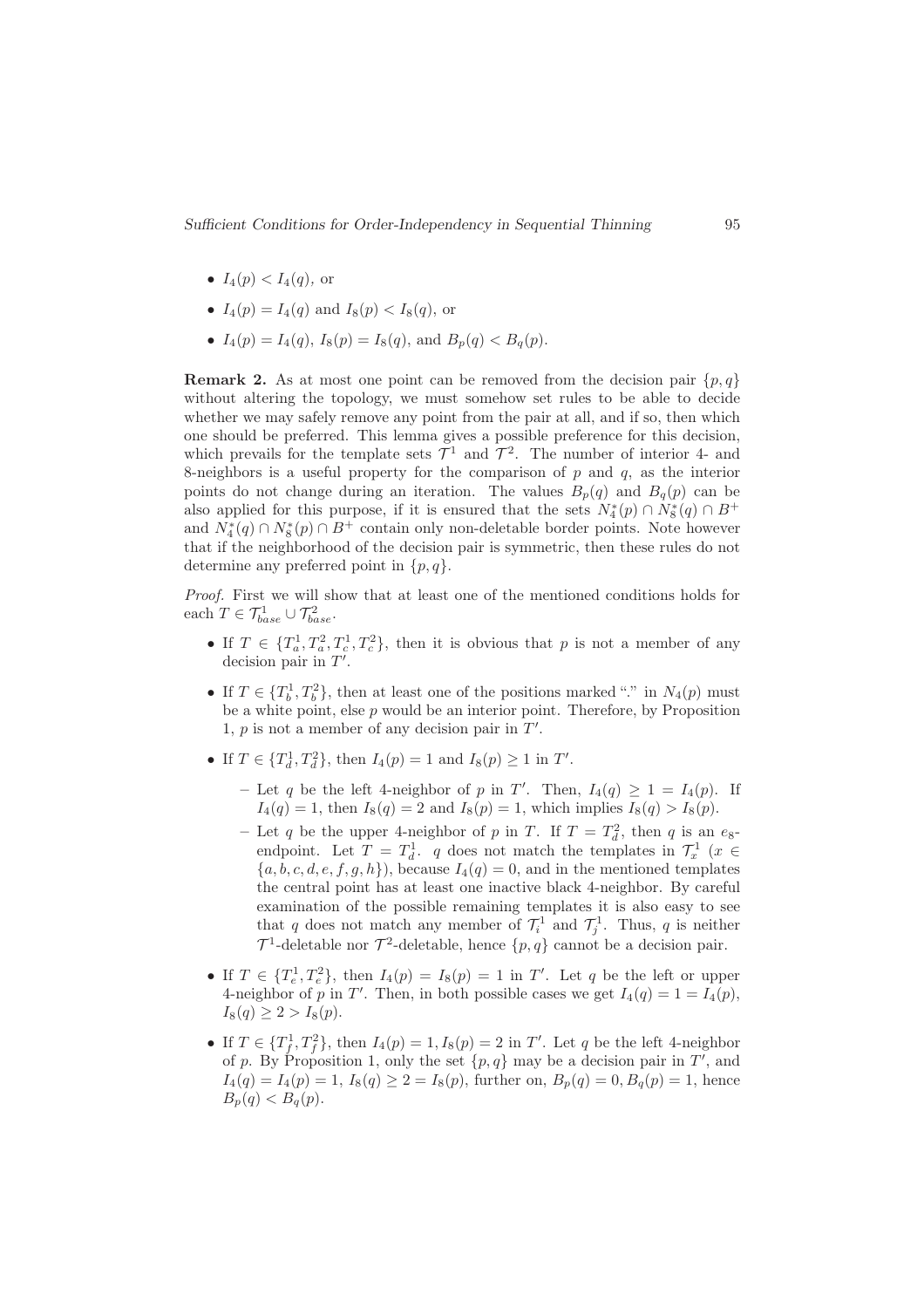- If  $T \in \{T_g^1, T_g^2\}$ , then let q be the right 4-neighbor of p and r be the left 4neighbor of p. By Proposition 1, the set  $\{p, r\}$  cannot be a decision pair in T'. Let us suppose that  $\{p, q\}$  is a decision pair. In this case, q is a border point, and by Proposition 1, the upper 4-neighbor of  $q$  must be also a border point. Therefore, there is not any white point s in  $N_4(q)$  which for  $N_4(s)$  would contain any inactive black point. But this leads to a contradiction with the definition of the properly composed version of T. Hence,  $\{p,q\}$  cannot be a decision pair in  $T'$ .
- If  $T \in \{T_h^1, T_h^2\}$ , we can show the same way as in the previous case that p can not be a member of a decision pair in  $T'$ .
- If  $T = T_i^1$ , then  $I_4(p) = 0$  and by Proposition 1, p can only be a member of a decision pair  $\{p, q\}$  in T' where q is the left or bottom 4-neighbor of p. Then,  $I_4(q) \geq 1 > I_4(p)$ .
- If  $T = T_j^1$ , then  $I_4(p) = 0$  and the following two cases are to be examined.
	- Let q be the right 4-neighbor of p in  $T'$ . If the bottom 4-neighbor of q, say r, is not an inactive black point, then  $q$  is an  $e_8$ -endpoint, which means,  $\{p, q\}$  cannot be a decision pair. If r is an inactive black point, then  $I_4(q) = 1 > I_4(p)$ .
	- Let q be the bottom 4-neighbor of p in T'. Then,  $I_4(q) \geq 1 > I_4(p)$ .
- If  $T \in \{T_k^2, T_l^2\}$ , then it is easy to see by Propositions 1 and 3 that p cannot be a member of a decision pair in  $T'$ .

It is obvious that the amounts  $I_4(p)$ ,  $I_8(p)$ ,  $B_p(q)$ ,  $B_q(p)$  will not change for any  $q \in N_4(p)$  after rotating or reflecting a template. Therefore, the lemma also holds in the case  $T \in \mathcal{T}_x^1 \cup \mathcal{T}_y^2$ , for any  $x \in \{a, b, c, d, e, f, g, h, i, j\}$  and  $y \in \{a, b, c, d, e, f, g, h, k, l\}.$  $\Box$ 

Finally, using Lemma 1 and Propositions 2-3, we give a proof for the mentioned properties of the proposed algorithms.

#### **Theorem 3.** Algorithms  $STA(\mathcal{T}^1)$  and  $STA(\mathcal{T}^2)$  are both topology-preserving.

*Proof.* It is easy to see that if an object point p matches in any iteration of  $STA(\mathcal{T}^1)$ or  $STA(\mathcal{T}^2)$  a  $T \in \mathcal{T}^1$  or a  $T \in \mathcal{T}^2$ , then there must be a properly composed version  $T'$  of  $T$  which for  $p$  matches  $T'$  as well. Therefore, by Theorem 1 we have only to show that  $C(p) = 1$  holds in such a T'. It is sufficient to prove this only for the case  $T \in \mathcal{T}_{base}^1 \cup \mathcal{T}_{base}^2$ , because  $C(p)$  does not change after rotating or reflecting T.

• Let  $T \in \{T_x^1, T_y^2\}$  where  $x \in \{a, b, c, d, e, f, j\}$  and  $y \in \{a, b, c, d, e, f, k, l\}$ . By careful examination of these templates one can notice that  $C(p) = 1$  in T', hence *p* is simple.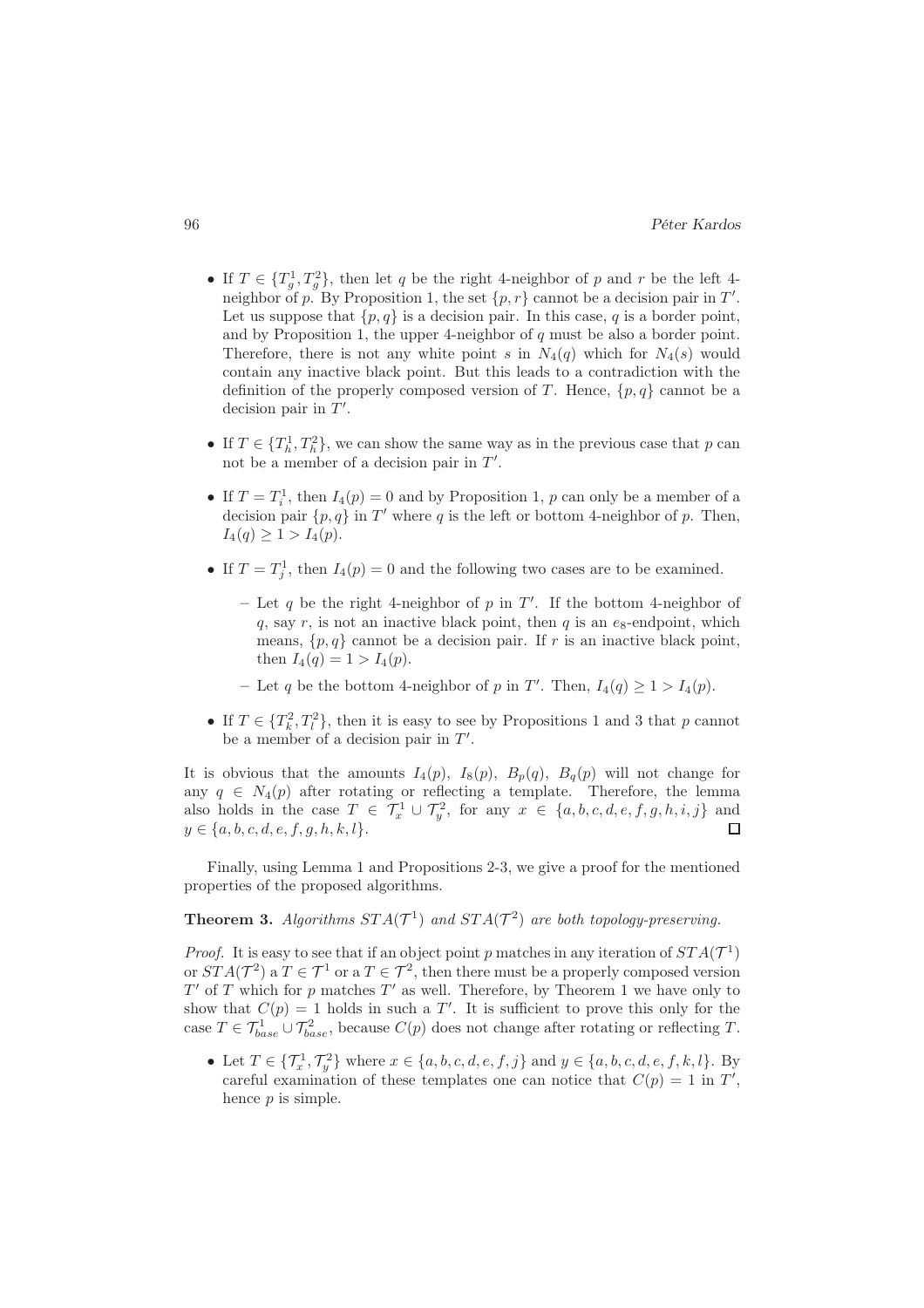- Let  $T \in \{ \mathcal{T}_g^1, \mathcal{T}_g^2 \}$ . It is easy to see that in the beginning of the actual iteration of  $STA(\mathcal{T}^1)$  or  $STA(\mathcal{T}^2)$ ,  $C(p) = 1$  in T', and the only way that this could change is when the right 4-neighbor of  $p$ , say  $q$ , and the upper 4-neighbor of q are both black points and q gets deleted before visiting  $p$  in Phase 2. But in this case, we would come into a contradiction with the definition of  $T'$ , as q would be an active black point which for  $N_4(q)$  does not contain any white point without an inactive black 4-neighbor. Therefore,  $C(p) = 1$  still holds in  $T'$  when p becomes the actual point in Phase 2, which means that p is simple.
- The proof for the situation  $T \in \{ \mathcal{T}_h^1, \mathcal{T}_h^2 \}$  can be similar to the previous case.
- Let  $T = \mathcal{T}_i^1$ . It is easy to see that in the beginning of the actual iteration of  $STA(\mathcal{T}^1), C(p) = 1$  holds in T', and there are two possible situations when this could change: either both the left 4-neighbor of  $p$ , say  $q$ , and the upperleft 4-neighbor of  $p$  are black points and  $q$  will be removed before visiting  $p$ , or the bottom 4-neighbor, say r, and the bottom-right 4-neighbor of  $p$  are black points and  $r$  will be removed before visiting  $p$ . We only give the proof for the first case as the other situation can be similarly examined. Let us suppose that q gets removed before visiting p. Thus, when algorithm  $STA(\mathcal{T}^1)$  visits q, it matches a properly composed version  $U'$  of a  $U \in \mathcal{T}^1$ . It is obvious that  $U \neq T_i^1$  and  $U \notin T_i^1$ , hence  $U = T_x^1$  or  $U \in T_x^1$  must hold for at least one  $x \in \{a, b, c, d, e, f, j\}$ . Above, we have already seen that in such a case, the central point of  $U'$  is a simple point. It can be also easily seen that by removing p before q, q would not be simple any more. This means that  $\{p, q\}$ is a decision pair, and from Lemma 1 follows that in this situation,  $q$  will not be removed. Hence, p remains simple until it gets removed.

#### $\Box$

#### **Theorem 4.** Algorithms  $STA(\mathcal{T}^1)$  and  $STA(\mathcal{T}^2)$  are both order-independent.

Proof. For the positions represented by white or black symbols in any template  $T \in \mathcal{T}^1 \cup \mathcal{T}^2$  the following observations can be made.

- Points marked by "◦" do not have any inactive black 8-neighbor/4-neighbor, therefore if we consider such a point  $q$  and a contour-expanded version  $T'$  of  $T \in \mathcal{T}^1/T \in \mathcal{T}^2$  with difference point q, then by Proposition 2 / Proposition 3, q is not  $\mathcal{T}^1$ -deletable/ $\mathcal{T}^2$ -deletable in T'.
- Points marked by " $\bullet$ " do not have any inactive black 8-neighbor/4-neighbor, therefore, by Proposition 2 / Proposition 3, such a point is not  $\mathcal{T}^1$ -deletable/  $\mathcal{T}^2$ -deletable in T.
- It is easy to see that if a position denoted by " $\bullet$ " marks a simple point q and  $N_8(q)$  contains an inactive black point, then by Lemma 1, q does not match any  $T' \in \mathcal{T}^1 \cup \mathcal{T}^2$ .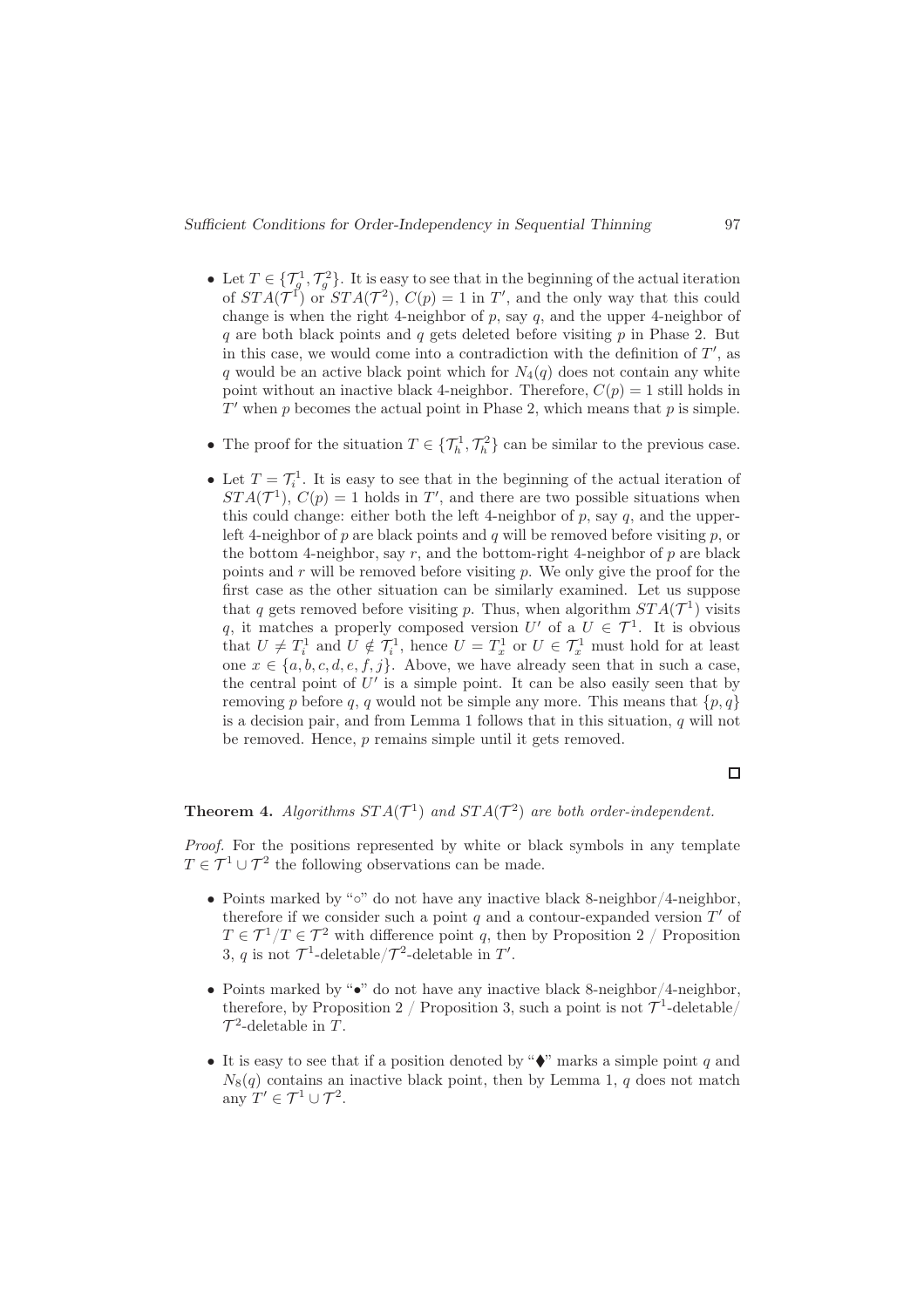- Points marked by "△" are 4-neighbors of a simple point, therefore we can not construct for such a point  $q$  any contour-expanded version  $T'$  of  $T$  with difference point q.
- The point represented by the symbol " $\square$ " is an isolated cavity point, therefore we can not construct for such a point  $q$  any contour-expanded version  $T'$  of T with difference point q.

From these observations and from Theorem 2 follows that algorithms  $STA(\mathcal{T}^1)$  and  $STA(\mathcal{T}^2)$  are order-independent.  $\Box$ 

#### 6 Results

In experiments our algorithms were tested on some test pictures. Our results were compared to the ones produced by the existing algorithm introduced by Ranwez and Soille [9]. Figs. 5-9 show some illustrative examples where "skeletons" extracted by the mentioned 2D algorithms are superimposed on the original objects. Numbers in parentheses indicate the counts of skeletal points. One can easily recognize that the method by Ranwez and Soille has extracted much more unwanted line segments for the selected pictures than the proposed algorithms. However, it is important to note that the aim of the paper is not to carry out a detailed comparison of order-independent sequential thinning methods, hence the shown results serve only demonstrational purposes.



Figure 5: A  $612 \times 467$  image with 179 293 object points of an elephant and its "skeletons".

## References

- [1] Hall, R. Parallel connectivity-preserving thinning algorithms. In Kong, T. Y. and Rosenfeld, A., editors, Topological Algorithms for Digital Image Processing, pages 145–179, Elsevier Science B. V., 1996.
- [2] Hall, R.W., Kong, T.Y., Rosenfeld, A. Shrinking binary images. In Kong, T. Y. and Rosenfeld, A., editors, Topological Algorithms for Digital Image Processing, pages 31–98, Elsevier Science B. V., 1996.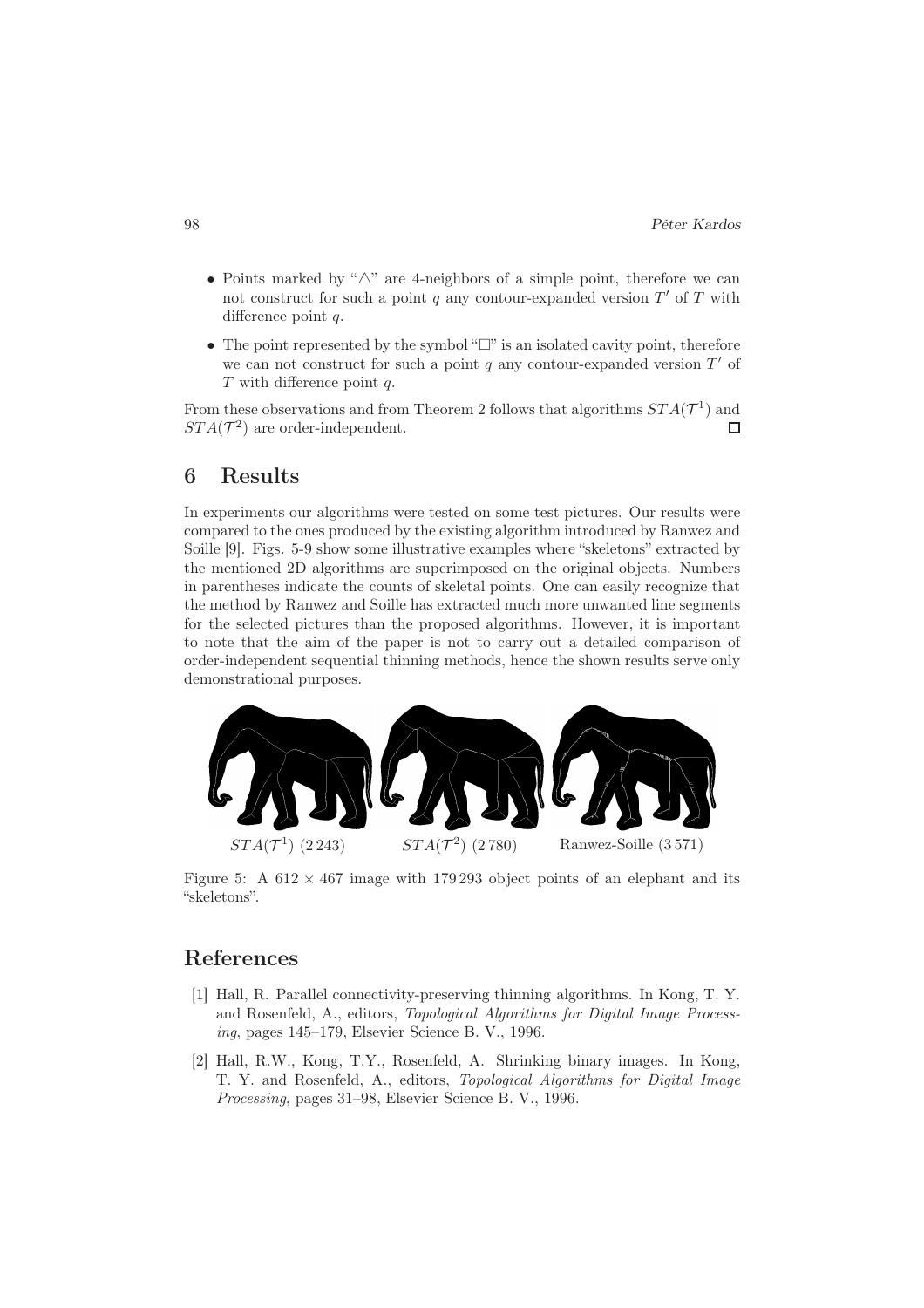

Figure 6: A  $530 \times 530$  image of a seahorse with 79 293 object points and its "skeletons".



Figure 7: A  $492 \times 606$  image of a crow with 126 538 object points and its "skeletons".



 $STA(\mathcal{T}^1)$  (3389)  $STA(\mathcal{T}^1)$ 

 $STA(\mathcal{T}^2)$  (4329)

Ranwez-Soille (6081)

Figure 8: A  $1600 \times 1600$  image of a plane with  $487\,620$  object points and its "skeletons".